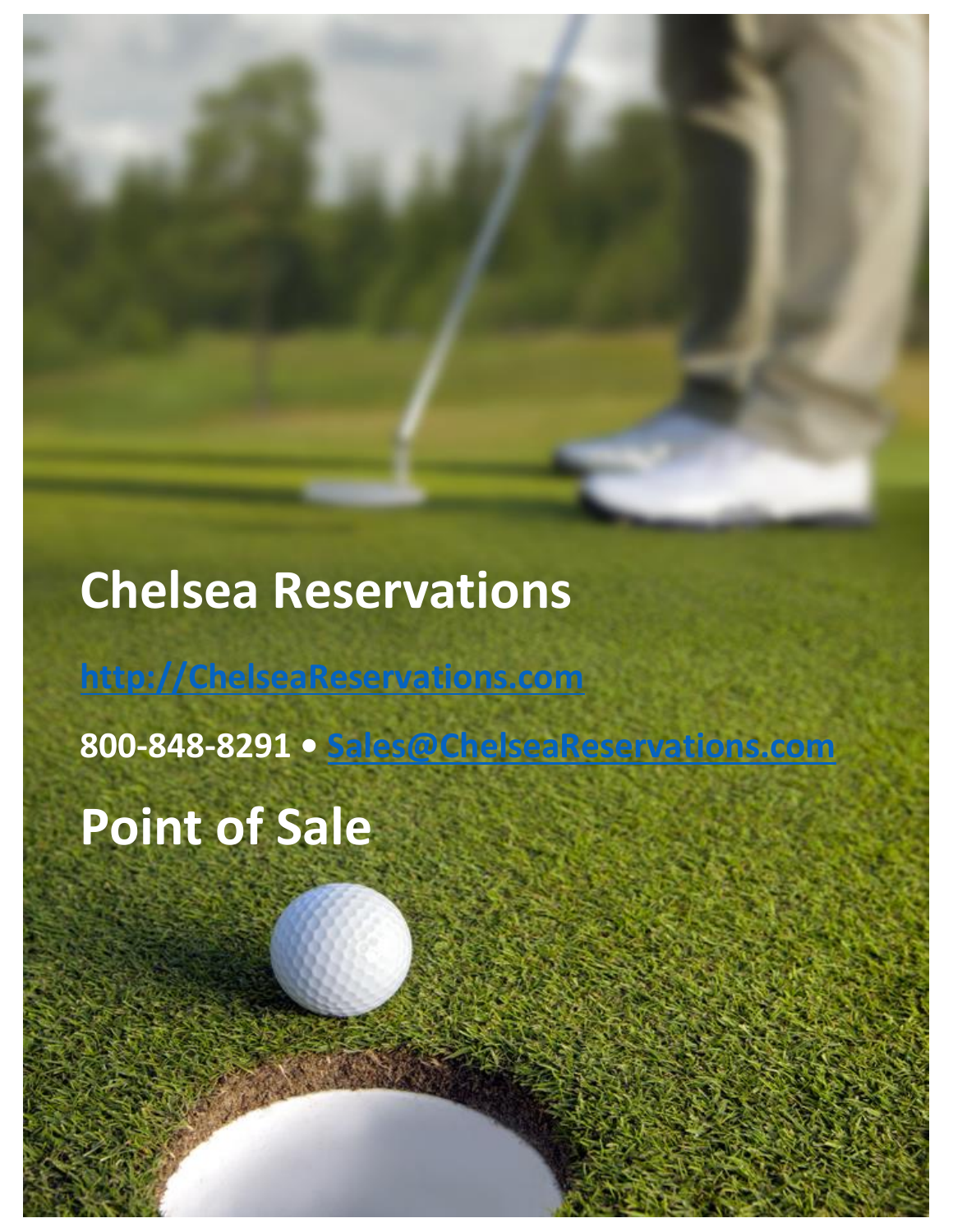

The Point of Sale System was designed to be easy to use, feature rich and fast with no special hardware or IT requirements. The integrated tee sheet automatically calculates the correct

green and cart fees based on the tee time, day of the week, membership type and number of holes. The operator simply touches (or clicks) either 18 or 9 next to the golfer's name and the system does the rest. The fully integrated tee sheet lets the operator book same day and future tee times within the Point of Sale System.

| WHERE EXAMI<br>$\sim$                    |                       | EN HOUSE BACKTINYS GOLD BACOMIN |  |               |             |                                          |                      |                                    |           |                                      |                   |                   |  |                                 |                  |                     |              |                                                |                      |                              |                  |               |  |
|------------------------------------------|-----------------------|---------------------------------|--|---------------|-------------|------------------------------------------|----------------------|------------------------------------|-----------|--------------------------------------|-------------------|-------------------|--|---------------------------------|------------------|---------------------|--------------|------------------------------------------------|----------------------|------------------------------|------------------|---------------|--|
| Epoking Spares                           |                       |                                 |  |               |             | lay 10   10   10   Ani   K. K. Kapischer | <b>Desire Destro</b> |                                    |           | <b>Ham 2 Kase</b>                    | <b>Gated Gate</b> |                   |  | <b>Republican</b>               | <b>Date Fole</b> |                     |              | <b>Angel Sarr</b>                              | <b>Geller Marine</b> |                              | <b>George St</b> | <b>Direct</b> |  |
| Titanet Citates<br>Course                | <b>OH 5 8</b>         |                                 |  |               |             | <b>C I F INTERNATIONAL</b>               | ۰.                   | $\sim$                             |           | <b>SR INFORMATION</b>                | $-1$              | ×.                |  | <b>GEN INSTRUMEDIATE</b>        |                  | $+$                 |              | <b>GO - INTIADA DAK</b>                        |                      |                              | $-1.66$          | <b>DOM</b>    |  |
| 7 Seperitorio                            |                       | <b>NAME OF</b>                  |  |               |             | <b>B. L. P. MONT MAY</b>                 | m.                   | ×.                                 |           | <b>NA NORCORRE</b>                   |                   |                   |  | <b>Building and Description</b> |                  | <b>Distances</b>    |              | <b>ARTISTS</b>                                 |                      | and the first party of       |                  |               |  |
| <b>Million</b><br><b>Gal Audit Etc.</b>  |                       | <b>SOLIDA</b>                   |  |               | 1.7         |                                          |                      | $-1 - 1 - 1 = 0$                   |           |                                      |                   | <b>Robert Law</b> |  |                                 |                  | $16 - 9 - 186$      |              |                                                |                      | Marine Banker                |                  |               |  |
| <b>EF</b> Mexico                         |                       | $0.02 - 0.07$                   |  |               |             | <b>CONTRACT Y ST</b>                     | المستوجد             | $\sim$                             |           | <b>File MORESHE</b>                  | اللتو             |                   |  | <b>C. G. HOLGAN</b>             |                  |                     |              | <b>Balling College College College College</b> |                      | $1 - 1 - 1$                  |                  |               |  |
| <b>B</b> Deskin                          | <b>BM</b> A. F        |                                 |  |               |             | <b>C. L. P. (1964 Kb)</b>                |                      | $-$                                |           | <b>Fall DISSILIA</b>                 | - ا               |                   |  | <b>King of Parties</b>          |                  |                     |              | <b>Burney Comment Comment Comment Comment</b>  |                      | $0 - 1 - 1 = 10$             |                  |               |  |
| <b>W. Park Charles McGrant</b>           | $0.01 - 0.1$          |                                 |  |               |             | <b>C. L. P. MOS.TOME</b>                 |                      | $-5 - 5$                           |           | <b>Co., NCK Car</b>                  |                   |                   |  | <b>K 4 Go KitCor</b>            |                  | All Automobile      |              | <b>Sec. MECGATI</b>                            |                      | $-3 - 3 - 36$                |                  |               |  |
| 103/8-2010<br><b>Business Press</b>      | $\alpha$ and $\alpha$ |                                 |  |               | 4117        |                                          |                      | $-5$                               | co.       |                                      |                   | $x - 1 - 2x$      |  |                                 |                  | <b>All Analysis</b> | <b>State</b> |                                                |                      | $-1 - 16$                    |                  |               |  |
| 101229-022-011<br><b>B. Grenament</b>    |                       | $0.8$ $\pm 1$                   |  |               |             | <b>C. L. F. MANY CON-</b>                |                      | $-5$                               |           | <b>Ski MAGKGHO</b>                   | $x -$             |                   |  | 4 St. RANGE                     | ALC: U           | $+$                 |              | <b>Co., MORECAN</b>                            |                      | $-1 - 1$                     |                  |               |  |
| <b>SERVICE ROOMS</b>                     |                       | $28 - 7$                        |  |               |             | <b>C C F MUSTINE</b>                     |                      | $-1 - 1$                           |           | <b>DR. NOT OUT</b>                   |                   |                   |  | R 5 GP MITCHE                   |                  | $8 - 2$             |              | <b>Sec. MESSINE</b>                            |                      | $-1 - 1 - 16$                |                  |               |  |
| <b>Q-GAE INCRANT</b><br>TESTS-127.9%     |                       | 28.87                           |  |               | 1.1.7       |                                          |                      | $-1 - 5 - 1$                       | -te       |                                      |                   | $3 - 1 - 22$      |  |                                 |                  | $8 - 2 -$           | ide.         |                                                |                      | $-3 - 2 - 28$                |                  |               |  |
|                                          |                       | <b>COMPANY</b>                  |  |               |             | <b>CASTLE A</b>                          | and in               | -                                  |           | <b>NAME AND POST</b>                 | o-l-              | se il             |  | <b>Sell-Miller, N.H.</b>        |                  | <b>Distances</b>    |              | <b>ALL POWERDING</b>                           |                      | and the contract of the con- |                  |               |  |
| teared Righting                          |                       | <b>BY ALLE</b>                  |  |               |             | <b>1. 7 EXSERTS DVDS</b>                 | m.                   | $\sim$                             |           | <b>NE DOMESTIVE</b>                  | o-l-              | And is            |  | <b>See CONSTRUCT</b>            |                  | <b>Distances</b>    |              | <b>AND CARDIOTICAL</b>                         |                      | del anno                     |                  |               |  |
| <b>Searchman</b>                         |                       | $0.14 - 1$                      |  |               |             | <b>C. L. A MEMORIA CASTLE</b>            | المستوفي             | $\epsilon$                         |           | <b>Gall High-Holder</b>              | المستهد           |                   |  | 4 Sal Riterro Sar               |                  | $\frac{1}{2}$       |              | <b>Allie ASSAMERIAN</b>                        |                      | $-1 - 1 - 10$                |                  |               |  |
| <b>King State</b><br>Adult Northancers   | <b>RR</b> 4-1         |                                 |  |               |             | 6 F / RAMI 005                           |                      | $-1 - 1$                           |           | <b>GENERAL</b>                       | $-1$              |                   |  | 4 4 RED DOM:                    |                  |                     |              | <b>Ballist Law Barn Sea</b>                    |                      | $-1 - 1 - 1$                 |                  |               |  |
| <b>Adult Focuser</b><br><b>Notened</b>   | $128$ $-1$            |                                 |  |               | $1 - 1 - 1$ |                                          |                      | $-5 - 5 -$                         | <b>CO</b> |                                      |                   | $x - 1 - 2x$      |  |                                 |                  | <b>Burney Bank</b>  | ide.         |                                                |                      | $1 - 1 - 10$                 |                  |               |  |
| <b>Northeastern</b><br><b>Sand Corp.</b> | $128 - 12$            |                                 |  |               |             | <b>C. P. P. LADSON</b>                   |                      | $-5$                               |           | <b>Co., IMSCC Car.</b>               |                   |                   |  | <b>R</b> 4 Collector            |                  | <b>All Avenue</b>   |              | <b>Sec. Indicat</b>                            |                      | $1 - 1 - 1$                  |                  |               |  |
| <b>Kill Kollections</b>                  | <b>DOM: NO</b>        |                                 |  |               |             | e celson one                             | $8 - 6$              |                                    |           | <b>GE 100.000</b>                    |                   |                   |  | <b>KIND OF BOOK</b>             | ALC: U           | $\sim$              |              | <b>Mr. McGare</b>                              |                      | $-1 - 1$                     | de-              |               |  |
|                                          |                       | <b>Delling</b>                  |  |               |             | <b>B. P. P. MINENHAMER</b>               |                      |                                    |           | <b>March 4 - Low Division Street</b> |                   |                   |  | <b>Roof for VERPERS</b>         |                  |                     |              | <b>Roman District Control</b>                  |                      | $15 - 3 - 18$                |                  |               |  |
|                                          |                       | <b>BN</b> R-F                   |  |               |             | <b>C. P. ADRONOME</b>                    | <b>Roll</b>          |                                    |           | 5 be kombar                          |                   |                   |  | <b>Rolling Lines CON Cont</b>   |                  |                     |              | <b>Room of Line Concern</b>                    |                      | $B = 3 - 100$                |                  |               |  |
|                                          | <b>Real Avenue</b>    |                                 |  |               | h.          | <b>GOV M</b>                             | ٠                    | ×.                                 |           | <b>NEW DESCRIPTION</b>               |                   |                   |  | <b>Dental Anti- 100 Kell</b>    |                  |                     |              | <b>District of the Admin Of De Lines</b>       |                      | <b>Marine Links</b>          |                  |               |  |
| Walk-in /<br>Check out                   |                       |                                 |  | Rain<br>Check |             |                                          |                      | Reports / Balances<br>/ Time Clock |           |                                      |                   | Refund            |  |                                 |                  | No Sale             |              |                                                |                      | Clear<br>Pendina             |                  |               |  |

**Selling additional items**, new or renewal memberships and tenders are handled by the



programable screen buttons. Each tab contains 49 active buttons and the system can maintain up to 99 tabs. Each terminal location (Golf Shop, Bar, Snack Bar…) can have a different appropriate screen layout for that location.

Fixing an error is simple. If the operator needs to remove an item, they simply touch the red  $X$  next to the item or cancel the entire transaction via the

Cancel Sale Button. The on-screen receipt shows the operator exactly what items have been sold with the total sales tax and amount due.

**Tendering the transaction** with the integrated PCI compliant credit card processing (TSYS, First Data or Moneris) function ensures the correct sales amount is processed. The built-in Member Charge function allows members with charging privileges to charge the transaction on account. The built-in customer credit limit and balance aging helps protect your bad debt exposure.

**Online Point of Sale** with the integrated credit card functions includes the sale of Online Gift Certificates, the purchase of new or renewal memberships, member charge statements with online payments and no show charge processing.

**SaaS – Software as a Service.** No expensive servers to purchase, difficult software to maintain or system worries. Real time backups (every 15 minutes), redundant hardware and connectivity, sophisticated firewalls and a controlled environment (electric and AC) makes moving to the cloud the future of computing.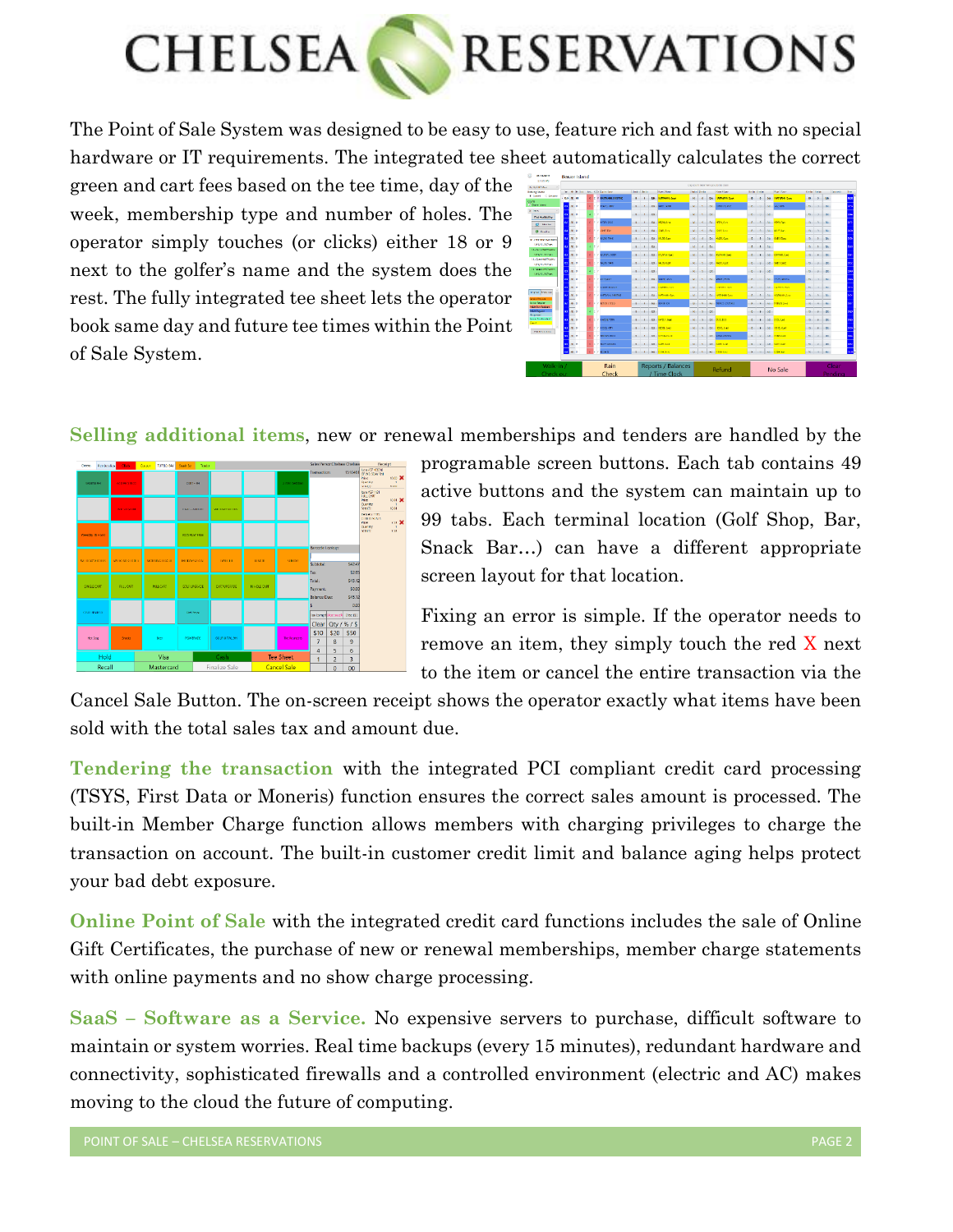# **Point of Sale Functions and Features**

## **Tee Sheet**

- Real time electronic tee sheet for single or multi-course environments
- Golfer check in with green and cart fee calculation
- Same day and future tee time reservations
- Fast Book (FB) reservation function

## **Sales**

- Programmable item buttons and tabs
- New and renew membership buttons
- Bar code scanning (manufacture or club's bar codes)
- Transaction tracking by login information, terminal and location
- Tax exempt function
- Item dollar discount, item percent discount or sale percent discount
- On screen receipt with item deletion (Red X)
- Transaction On Hold/Recall function

## **Tendering**

- Integrated or external credit card processing
- PCI compliant with integrated credit cards
- Multiple credit card accounts (i.e. City and Pro)
- Change due calculation for cash sales
- Check function with cash back (more than the sale amount)
- Coupon discount

## **Rain Check**

- Rain check is for a dollar amount
- Rain check calculated based on number of holes played and green/cart fee or operator entered
- Expiration based on a fixed date or number of days from issue
- Printed on receipt printer
- Single use, unused amount not returned to customer